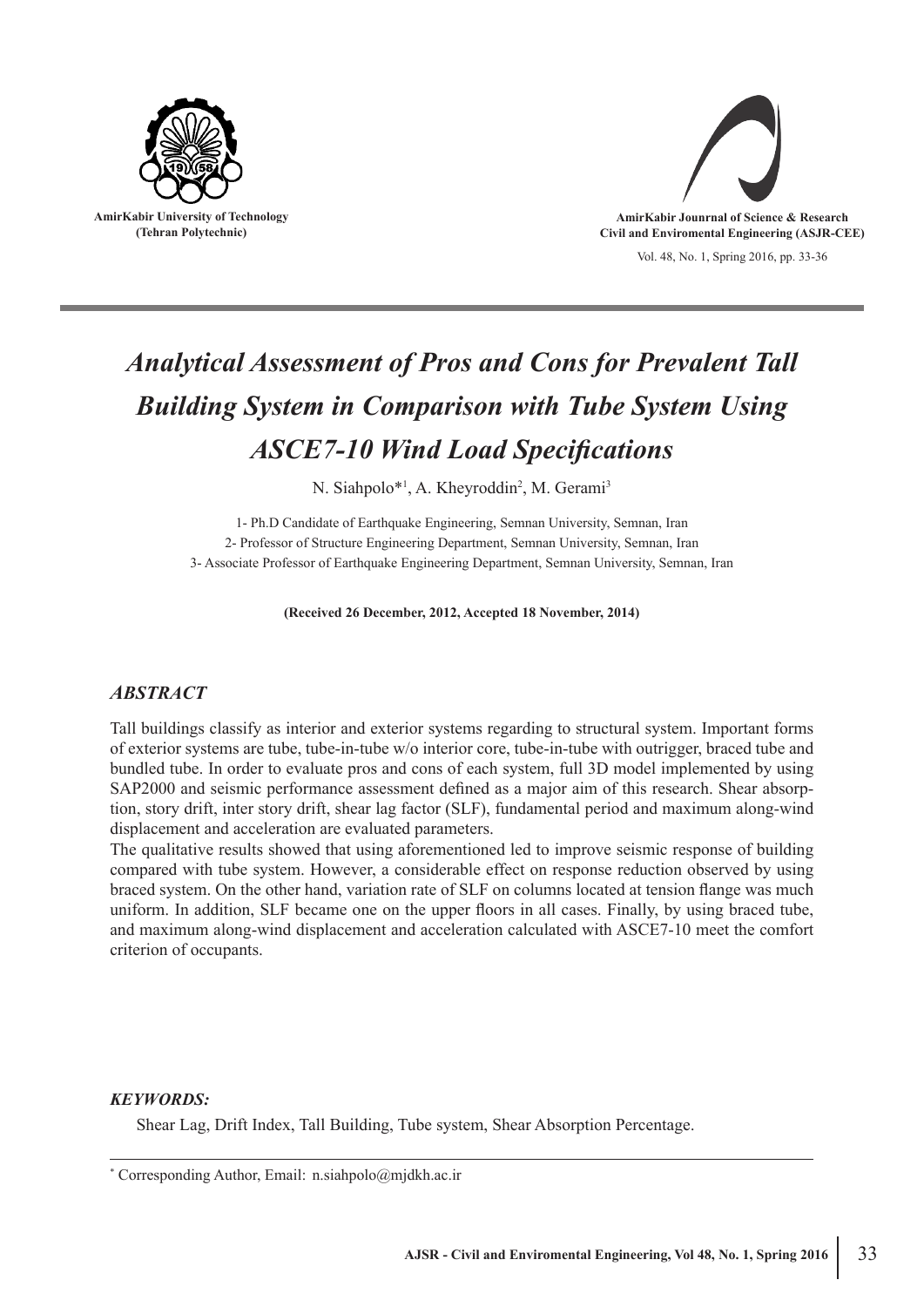## **1- BRIEF INTRODUCTION**

Due to current development in utilities, and improvement in life style quality in the developing and developed countries, the application of highrise structures are essential. Development of new construction technologies and technical software's in analysis and design of buildings prepare a new field of study and improve the performance of highrise buildings. The first tall building constructed at the end of 19 century in USA-Chicago was Home Insurance Building. To classify tall building systems two classifications are common. In the first category, which is defined by Fazlor-Khan, three types of structural model are defined with regard to material. Steel moment frame, outrigger, tube and bundled tube are the examples of this category. These systems could be defined for concrete buildings as well.

In a recent ears the new classifications have been proposed by Soon and Mir Ali [1].

In order to evaluate the efficiency of different structural systems, several studies have been conducted. These studies are classified in five groups. In a first group the architectural aspects are considered [1]. In second group, a series of simplified equations have been derived to calculate dynamic characteristics of tall building [2]. In the third branch, the experimental behavior of tall building are evaluated [3]. Fourth group relates to construction management and structural control [4]. Finally, in the last group researchers' work on the pros and cons of tall building system to propose modified systems [5].

Previous studies show that each of structural systems have they on defeats and efficiencies. For example, in the tube systems, the shear lag may lead to nonuniform distribution of axial forces in perimeter columns. Thus, several methods have been developed to overcome these phenomena.

#### **2- METHODOLOGY**

In order to investigate the benefits and defeats of modern structural systems of tall buildings, in this paper a 70-story steel tube building has been deigned under gravity and wind loads. Then, a structural system changed to tube-in-tube, tube-intube with interior core, braced tube and bundled tube. Then response parameter such as inter-story drift index, shear lag coefficient, shear absorption ratio and change in fundamental period were evaluated. Evaluation of different tall building systems with equal stress ratio in design process is the main

innovation of this paper. Also for the first time, the maximum roof displacement and acceleration were considered to control residents' confidence criteria.

## **3- MAIN CONTRIBUTIONS**

After a series of analysis, some of the important achievements of this paper are listed as following:

The bundled Tube system is the most effective system to control shear lag. The minimum effect on this factor was obtained by Tube-in-Tube system.





**Figure 2. The effect of structural system on the fundamental period**

• The reverse shear lag was observed in all structural systems. In this case, the contribution of exterior columns on axial forces are greater than interiors.

The results showed that the maximum shear force is absorbed by outer tube in Tube-in-Tube system. If the braced core attaches to this system, in the lower stories, the maximum shear force is absorbed by inner tube while in the upper stories; the maximum shear force is absorbed by outer tube. In the braced rube system, the brace absorbs great part of external forces. The tube has the second place.

Selecting each of lateral system rather than tube system, decrees the inter-story and displacement.